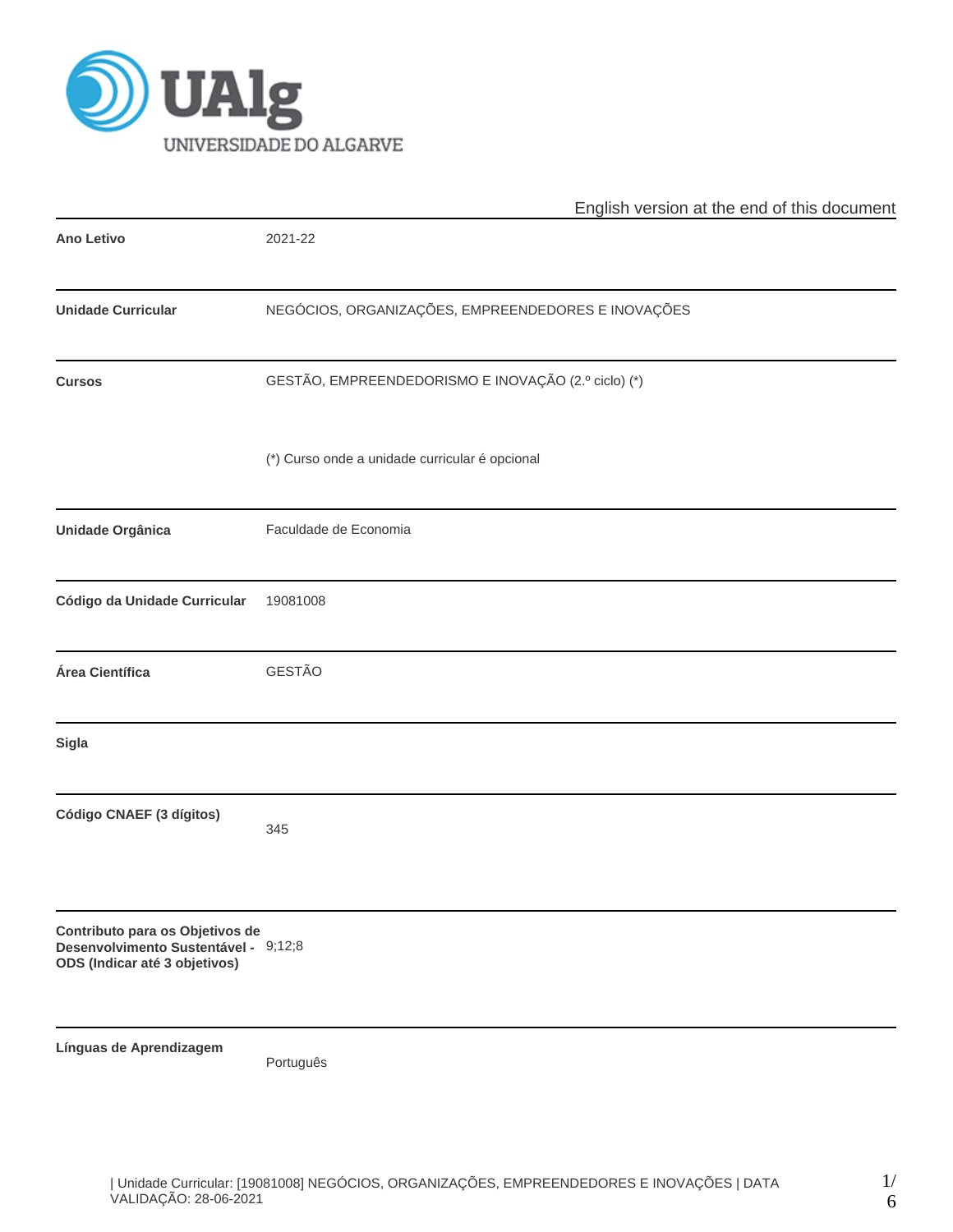

**Modalidade de ensino**

Misto (presencial + à distância)

**Docente Responsável** João Pedro Valadas da Silva Monteiro

| <b>I DOCENTE</b>                     | <b>TIPO DE AULA</b> | <b>TURMAS</b> | <b>TOTAL HORAS DE CONTACTO (*)</b> |  |  |
|--------------------------------------|---------------------|---------------|------------------------------------|--|--|
| João Pedro Valadas da Silva Monteiro | חד ּיד∩             | TP1: OT1      | 18TP: 60 <sup>T</sup>              |  |  |

\* Para turmas lecionadas conjuntamente, apenas é contabilizada a carga horária de uma delas.

| <b>ANO</b> | <b>PERIODO DE FUNCIONAMENTO*</b> | <b>HORAS DE CONTACTO</b> | <b>HORAS TOTAIS DE TRABALHO</b> | <b>ECTS</b> |
|------------|----------------------------------|--------------------------|---------------------------------|-------------|
| $-40$      | ົ<br>ےت                          | 18TP; 9OT; 3O            | 168                             |             |

\* A-Anual;S-Semestral;Q-Quadrimestral;T-Trimestral

# **Precedências**

Sem precedências

#### **Conhecimentos Prévios recomendados**

Sem aplicação.

#### **Objetivos de aprendizagem (conhecimentos, aptidões e competências)**

Após a conclusão da unidade curricular, espera-se que o aluno seja capaz de:

- Identificar e compreender aspetos relevantes de inovação e empreendedorismo em contexto real percecionados através do recurso a visitas de estudo

- Identificar e compreender oportunidade de inovação e empreendedorismo em contexto de situação real percecionados através do recurso a visitas de estudo

- Aplicar conceitos e instrumentos adquiridos em unidades curriculares anteriores a contextos de situações reais

- Ser capaz de utilizar os instrumentos teóricos disponíveis em situações da vida real das empresas.

- Ser capaz de desenvolver um espirito crítico e propor estratégias de melhoria.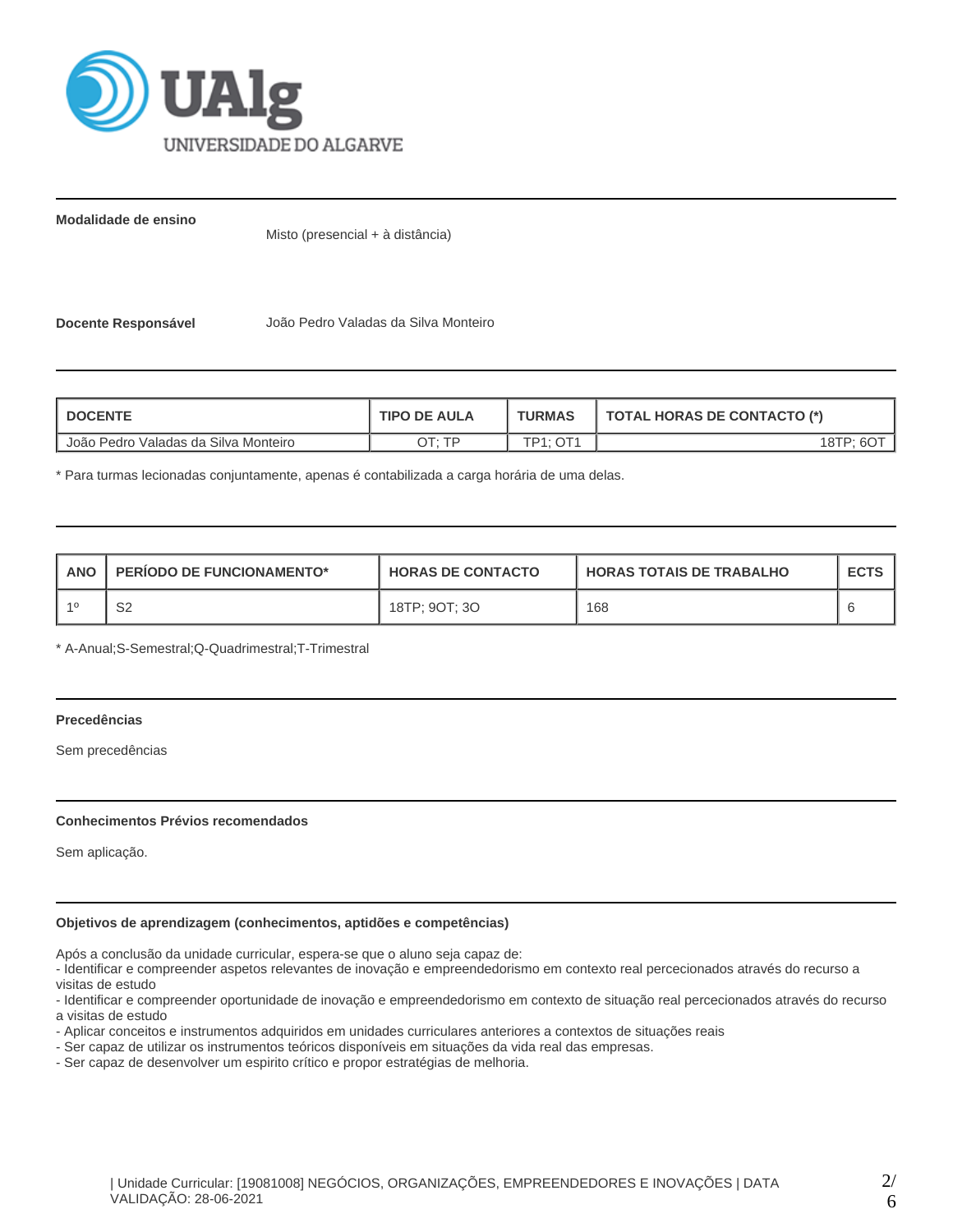

#### **Conteúdos programáticos**

- 1. Introdução: apresentações, objetivos da unidade curricular, programa, avaliação
- 2. Breve resenha de alguns instrumentos financeiros de apoio ao empreendedorimo e inovação, mormente os veiculados através dos Sistemas de Incentivos e Programas de Apoio à Inovação e Empreendedorismo
- 3. Empreededorismo e Inovação em contexto real: Visitas a empresas e organizações da Região do Algarve
- 4. Apresentação e discussão de trabalhos pelos alunos

#### **Metodologias de ensino (avaliação incluída)**

As metodologias de ensino incluem:

- visitas a empresas e organizações localizadas na região do Algarve
- realização de seminários com empresários, gestores e responsáveis de organismos com relevância para as metérias lecionadas
- leitura de artigos científicos sobre a temática programática lecionada

- apresentação de trabalhos e de artigos, seguidas de discussão, em contexto de sala de aula, tendo o docente o papel de moderador das sessões.

A avaliação tem duas componentes:

- elaboração de um trabalho individual sobre uma entidade visitada, ou de um plano estratégico para uma entidade visitada, ou de um estudo comparativo entre duas entidades visitadas, ou de um diagnóstico de Innovation Scoring sobre todas as entidades visitadas, sempre na perspetiva do empreendedorismo/inovação, ou o resumo de um dos artigos científicos selecionados pelo docente (75%)

- apresentação do trabalho realizado (25%).

#### **Bibliografia principal**

(1) Autioa, E.; Kenney, M.; Mustar, P.; Siegel, D. and Wright, M. (2014). Entrepreneurial innovation: The importance of context. Research Policy 43 (2014), pp. 1097¿1108;

(2) COTEC Portugal (2017). Innovation scoring. Boas práticas de gestão da inovação.

(3) European Commission (2015). Developing the creative and innovative potential of young people through non-formal learning in ways that are relevant to employability (Expert Group Report)

(4) OECD/Eurostat (2018), Oslo Manual 2018: Guidelines for Collecting, Reporting and Using Data on Innovation,4th Edition, The Measurement of Scientific, Technological and Innovation Activities, OECD Publishing, Paris/Eurostat, Luxembourg.

(5) Roberts, E.; Murray, F. and Kim, J. (2015). Entrepreneurship and Innovation at MIT. Continuing Global Growth and Impact. MIT Sloan School of Management;

(6) World Economic Forum (2015). Leveraging Entrepreneurial Ambition and Innovation: A Global Perspective on Entrepreneurship, Competitiveness and Development;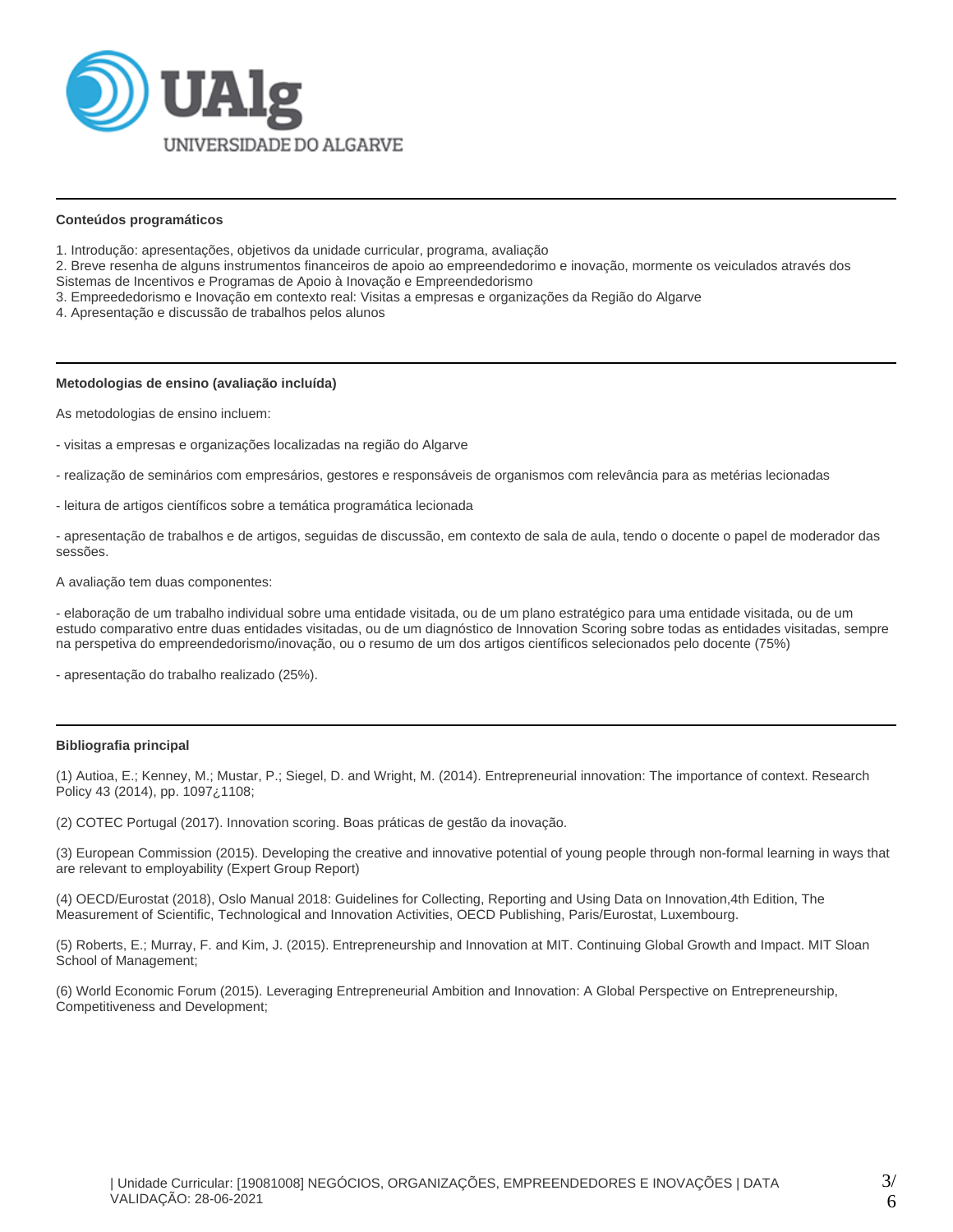

| <b>Academic Year</b>                                                                                   | 2021-22                                                |
|--------------------------------------------------------------------------------------------------------|--------------------------------------------------------|
| <b>Course unit</b>                                                                                     | BUSINESS, ORGANIZATIONS, ENTREPRENEURS AND INNOVATIONS |
| <b>Courses</b>                                                                                         | $(*)$<br>Common Branch                                 |
|                                                                                                        | (*) Optional course unit for this course               |
| <b>Faculty / School</b>                                                                                | THE FACULTY OF ECONOMICS                               |
| <b>Main Scientific Area</b>                                                                            |                                                        |
| Acronym                                                                                                |                                                        |
| <b>CNAEF</b> code (3 digits)                                                                           | 345                                                    |
| <b>Contribution to Sustainable</b><br><b>Development Goals - SGD</b><br>(Designate up to 3 objectives) | 9;12;8                                                 |
| Language of instruction                                                                                | Portuguese                                             |
| <b>Teaching/Learning modality</b>                                                                      |                                                        |

Hybrid (in person + remote)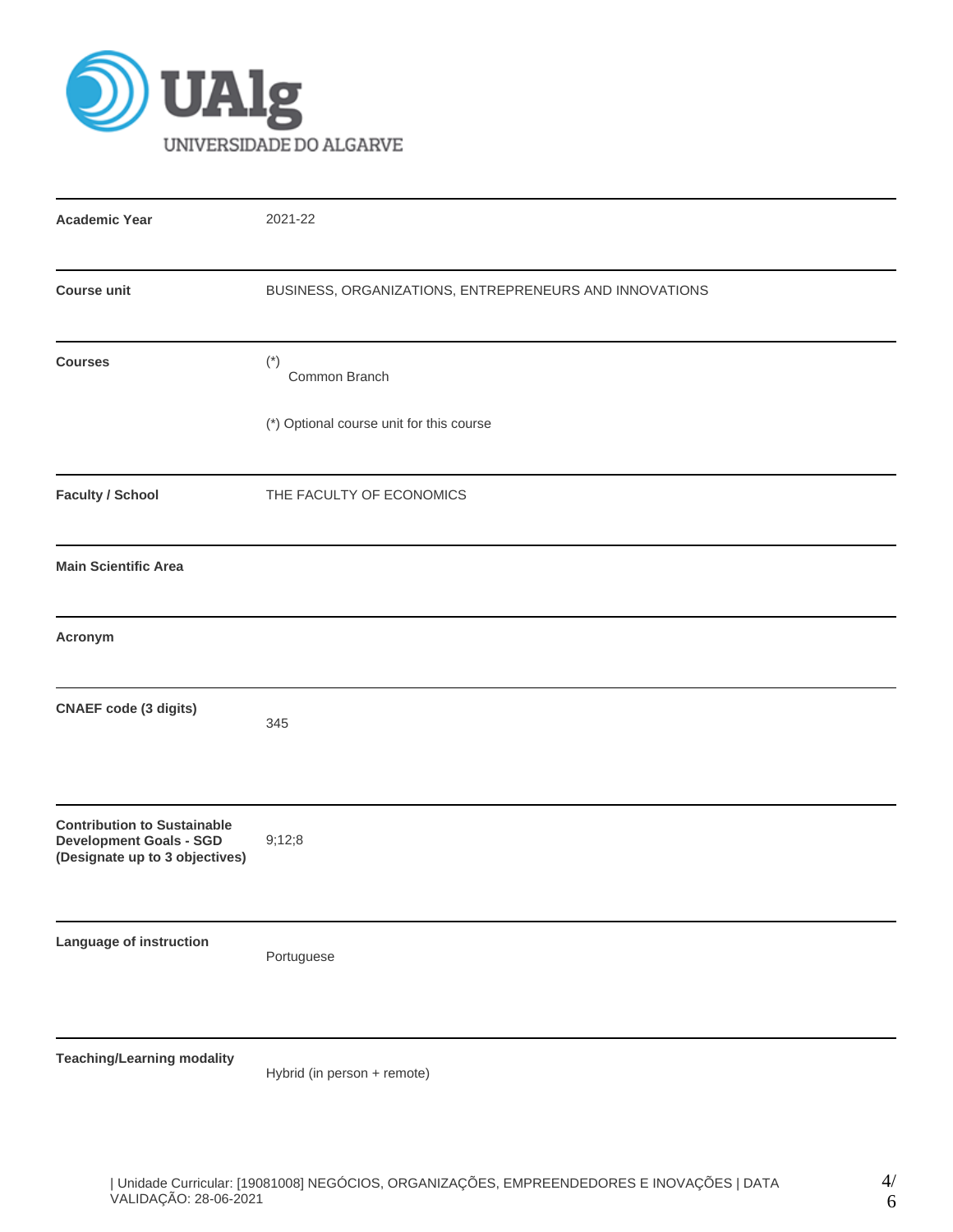

**Coordinating teacher** João Pedro Valadas da Silva Monteiro

| Teaching staff                                    | Type | <b>Classes</b>  | Hours (*)   |
|---------------------------------------------------|------|-----------------|-------------|
| <sup>1</sup> João Pedro Valadas da Silva Monteiro |      | <b>TP1: OT1</b> | $18TP; F^C$ |

\* For classes taught jointly, it is only accounted the workload of one.

| Cont |    | TD. |    | <u>те</u> |    |     |          | otal        |
|------|----|-----|----|-----------|----|-----|----------|-------------|
|      | IC |     | ΠС | IЮ<br>I   | ШC | ll9 | н٠<br>∣⊾ | 169<br>. UU |

T - Theoretical; TP - Theoretical and practical ; PL - Practical and laboratorial; TC - Field Work; S - Seminar; E - Training; OT - Tutorial; O - Other

#### **Pre-requisites**

no pre-requisites

#### **Prior knowledge and skills**

No application

### **The students intended learning outcomes (knowledge, skills and competences)**

On completion of this course a student should be able to:

- Identify and understand relevant aspects of innovation and entrepreneurship in a real life context through field trips
- Identify opportunities for innovation and entrepreneurship in a real life context through field trips
- Apply concepts and instruments previously acquired to a real life context
- Be able to use theoretical tools in companies¿ real life context
- Be able to develop a critical analysis and propose improvement strategies

### **Syllabus**

- 1. Introduction: presentations, objectives of the curricular unit, program, evaluation
- 2. Brief review of some financial instruments to support entrepreneurship and innovation, namely those of the Incentive System and Support Programs for Innovation and Entrepreneurship
- 3. Entrepreneurship and Innovation in real context: Visits to companies and organizations of the Algarve Region
- 4. Presentation and discussion of students' works